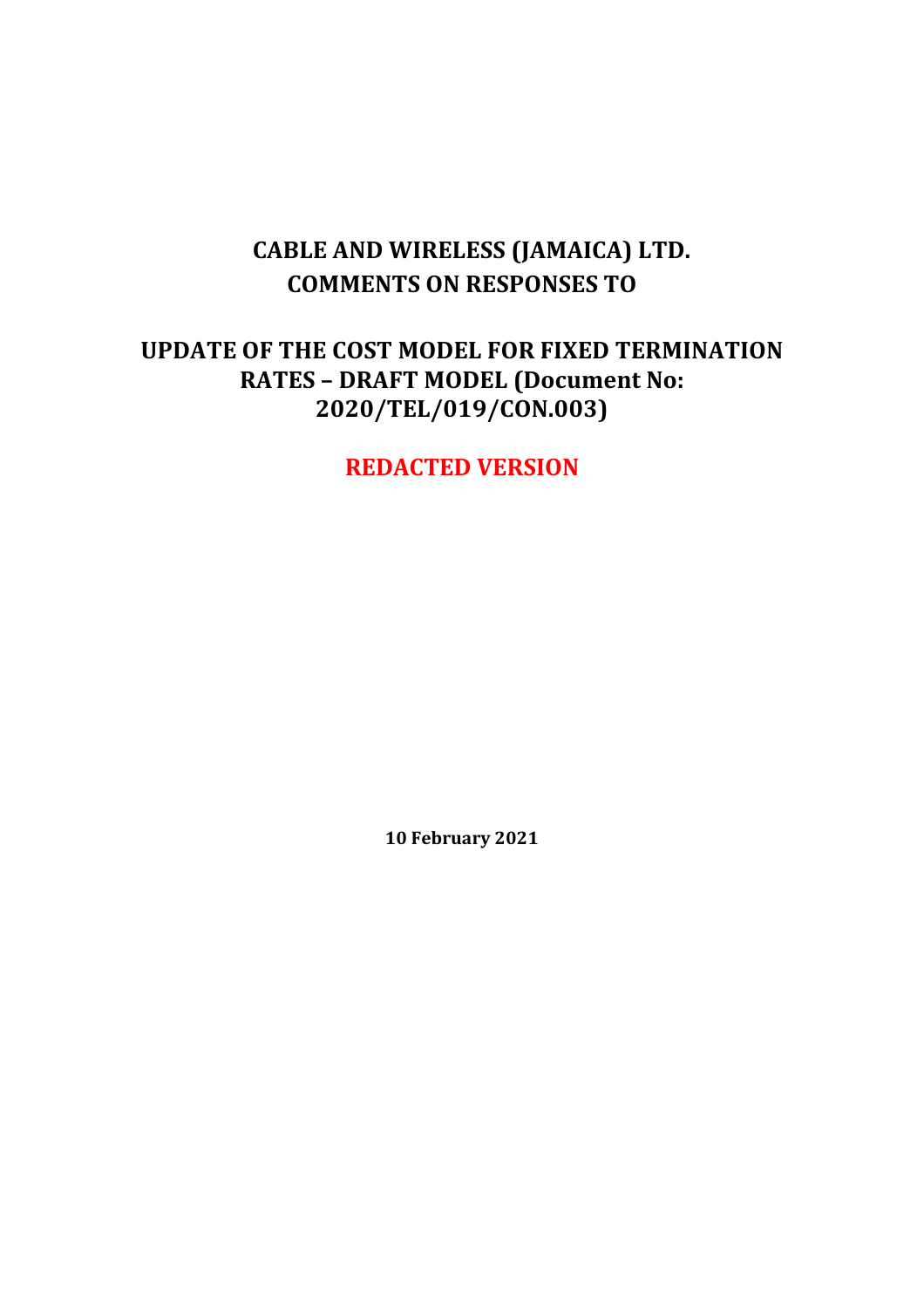#### **I. INTRODUCTION**

- 1. Cable & Wireless (Jamaica) Ltd. ("**C&WJ**") welcomes the opportunity to respond to comments to the Office of Utilities Regulation's ("**OUR**") Consultation Document, *Update of Cost Model for Fixed Termination Rates—Draft Model*, dated 9 December 2020.
- 2. We understand that, besides C&WJ, Digicel and the Consumer Advisory Committee on Utilities submitted comments to the Consultation Document. C&WJ is not responding to each statement by these two stakeholders; however, our choice not to address any particular statement does not represent our agreement with such statement.
- 3. Confidential statements are highlighted and marked with "#". They are redacted in the version for public release.
- 4. Please direct any questions you may have to Charles Douglas at [charles.douglas@cwc.com.](mailto:charles.douglas@cwc.com)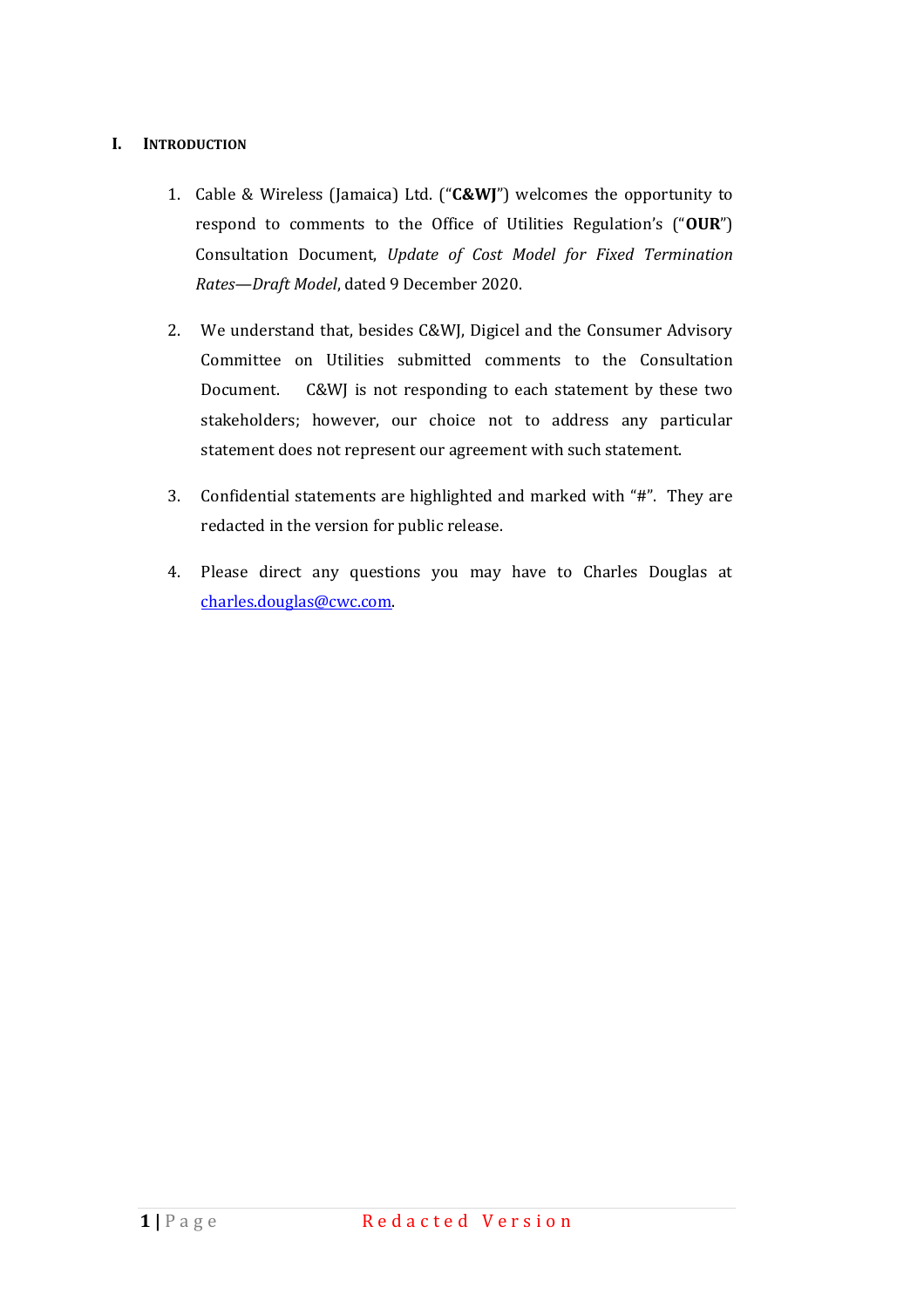#### **II. C&WJ'S RESPONSE TO GENERAL COMMENTS**

- 5. Digicel begins its comments with some statements on the consultative process itself. It notes that the Mobile Termination Cost Model is also being updated and asserts that the Determinations of both fixed and mobile termination rates should be issued together as there is a risk of creating "competitive distortions" if the termination rates "became unsynchronized".
- 6. C&WJ finds this assertion risible. The market impact of mobile termination rates dwarves that of fixed termination rates. The volume of mobile voice traffic is an order of magnitude greater than that of fixed. Moreover, MTRs are an order of magnitude greater than FTRs. Any misalignment of MTRs with their costs is a far more significant distortion in the market than that of FTRs.
- 7. Furthermore, the OURs last determination on mobile termination rates (MTRs) was in 2013. It set MTRs until 2018, so we have now entered our the third year with unrevised MTRs. The OURs last determination on Fixed Termination Rates (FTRs) was in 2017 and provided for rates up to 2020. The OUR is on track to revise FTRs on time.
- 8. Therefore, if the OUR is seeking to minimize market distortion in Jamaica, it should issue the MTR determination as soon as possible.
- 9. Finally, we note that the determination of mobile and fixed termination rates have never been issued together in Jamaica. The OUR would do the market a disservice by holding back its MTR determination, which seems to have been lost in limbo for months (if not years) now, simply in order to have the same issue date stamped on the FTR determination.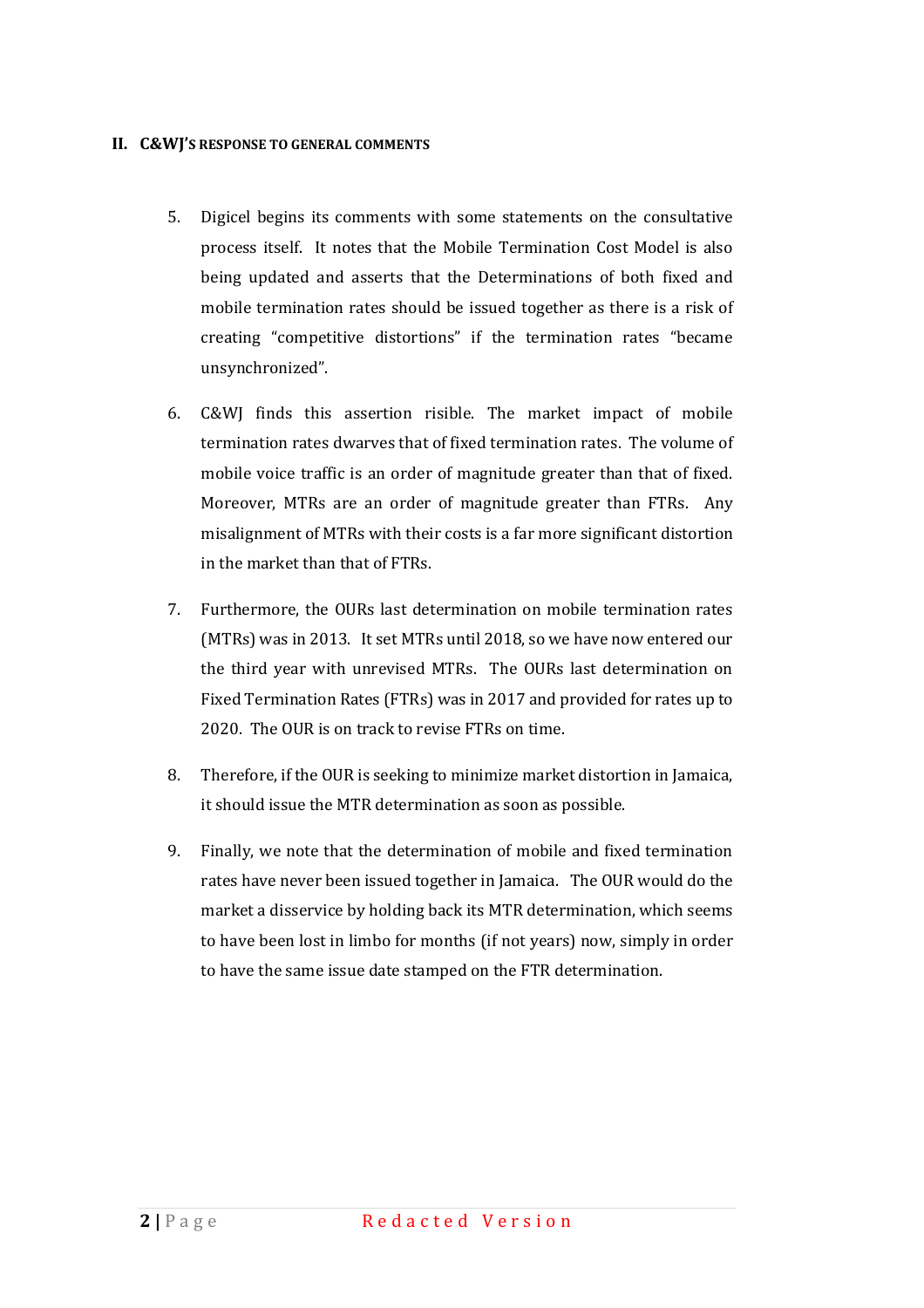#### **III. C&WJ'S RESPONSE TO COMMENTS TO OUR QUESTION 1: "DO YOU AGREE THAT THE DEMAND PRESENTED ABOVE REASONABLY REPRESENTS THE JAMAICA FIXED MARKET? "**

- 10. Digicel begins its comments on this question by noting that transit traffic is expected rise significantly over the period. C&WJ agrees with Digicel that the OUR should clarify why it believes that transit traffic should be increasing in light of decrease values for other types of voice traffic.
- 11. However, Digicel then progresses to a statement that appears nonsensical or, at best, irrelevant to this proceeding. It states that "if Flow is not offering direct connections to its mobile network but is instead using its fixed network as a gateway switch… then the costs associated with this traffic should be assigned to mobile termination and not fixed termination." We are now ten years passed discussing and determining what costs are assigned to a cost-based MTR. This issue was been raised and resolved years ago, and the resolution was *not* burying fixed network costs in the mobile termination cost base. The OUR should therefore reject this comment. CW&J invites Digicel to read the OUR's Determination Notice "Cost Model for Mobile Termination Rates" Document Number 2012/TEL/001/DET.001.
- 12. Digicel then concludes with a statement that appears to ignore how the bottom-up model for fixed network service (designed and consulted upon years ago) actually works: "[i]n respect of non-voice traffic Digicel believes that unless it is carried on a totally separate transmission infrastructure, Flow's self-supply of transmission for its mobile business should be included as a separate network demand and this should be reflected in the routing factors related to transmission systems, site costs, tower costs etc." C&WJ invites Digicel to read the OUR's Determination Notice "Consultation Document on Cost Model for Fixed Termination Rates – Principles and Methodology" Document Number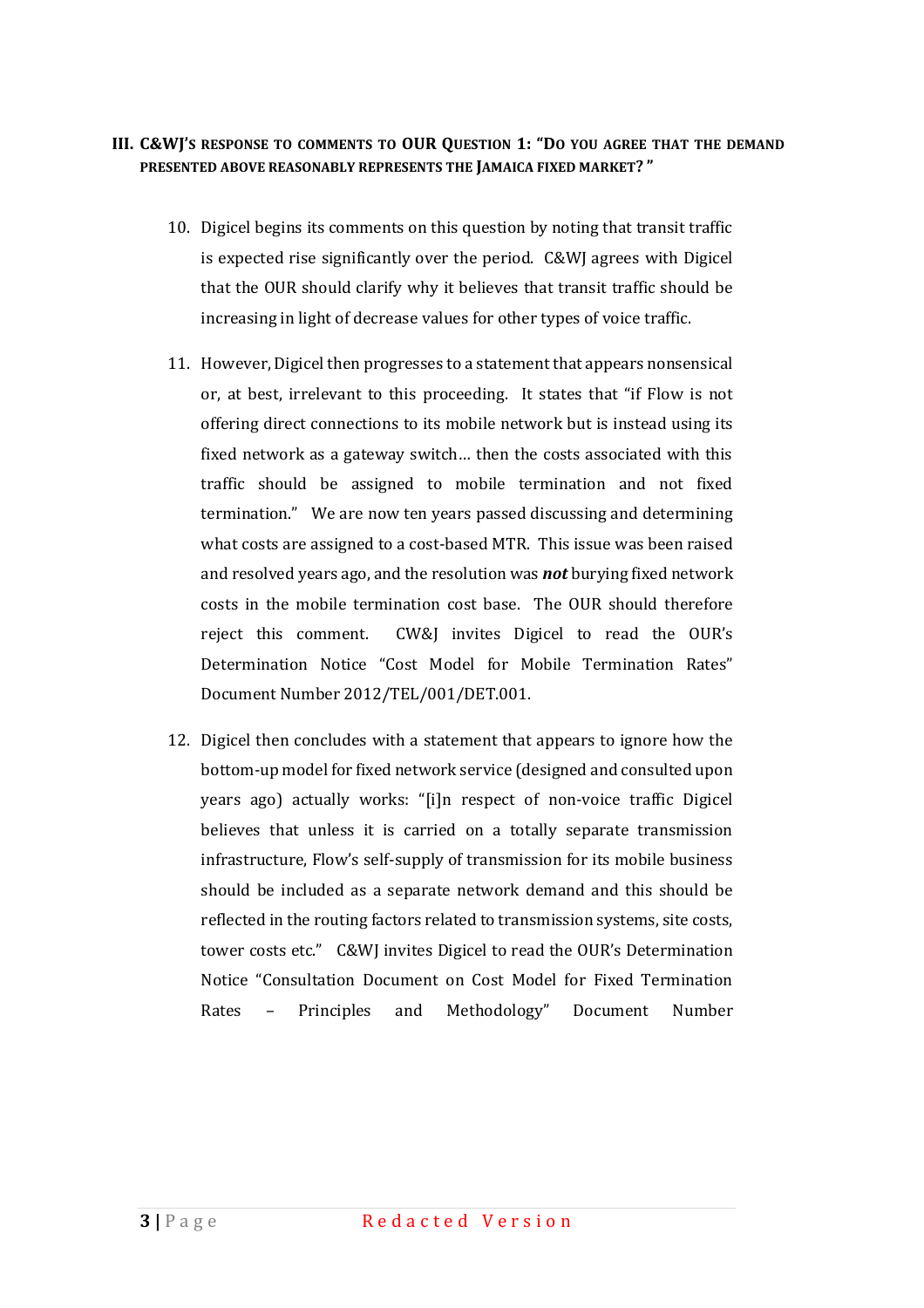2015/TEL/006/DET.002. The OUR should reject this comment as inconsistent with its methodology.

# **IV. C&WJ'S RESPONSE TO COMMENTS TO OUR QUESTION 2: "DO YOU AGREE THAT THE NUMBER OF ACCESS NODES IS REASONABLE AND ACCURATELY REPRESENT THE REALITIES OF THE JAMAICAN MARKET?"**

- 13. Digicel argues that without actual information on the location of access nodes that the OUR should use the same network number and distribution of nodes from the existing Fixed Cost Model.
- 14. This makes no sense. CW&J has presented arguments why, on the basis of comparison with similar models, the model results are underestimating an appropriate number of nodes.
- 15. Moreover, the current number of nodes and their types of the two networks that are serving as the basis of this model (the C&W and Columbus networks) are as follows:

|          | <b>HFC Node</b>  | <b>CMTS</b><br>Hub<br>Node | <b>MSAN</b>      | <b>GPON</b><br>Node | Legacy<br>switch/<br><b>DSLAM</b><br>Node |
|----------|------------------|----------------------------|------------------|---------------------|-------------------------------------------|
| C&W      | $\boldsymbol{0}$ | $\bf{0}$                   | $#$ #            | $#$ #               | $#$ #                                     |
| Columbus | $\#$<br>#        | # #                        | $\boldsymbol{0}$ | $\boldsymbol{0}$    | $\boldsymbol{0}$                          |

*Table 1: Node Counts by Technology, CWC and Flow, 2020*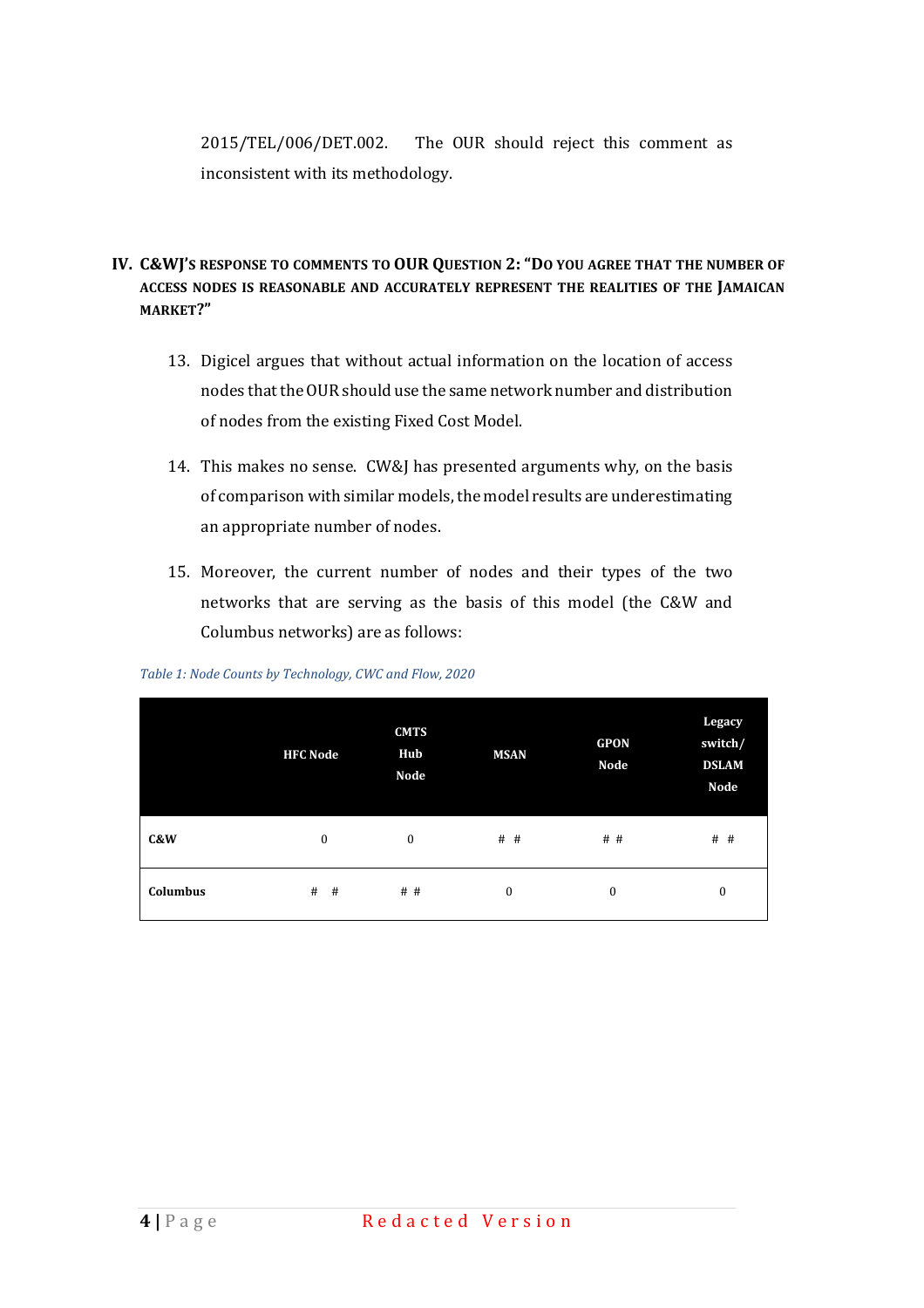- 16. Thus, even if we were to shut down either of the two networks entirely there would still be significantly more nodes than are in the model presently, i.e., 461.
- 17. Finally, we note that this underestimation was predictable. The OUR did not take on our proposed migration factors into the model in 2016, but instead modified them to lower factors with little or no justification. It continues to use these flawed migration factors.
- 18. Thus, all evidence indicates that the OUR continues to underestimate these node counts and should revise its approach. In particular, the OUR has enough evidence to revise the migration factors upward—indeed practice shows that they should be higher than what CW&J originally proposed.
- 19. Digicel also supports the assumption of 100% migration to NGN from 2020. While C&WJ admits that in 2016, we thought the migration might be close to complete by 2020. It is not. In terms of CW&J node numbers, 14% of the nodes are yet unmigrated, but as these legacy nodes have significantly more customers per node, the percentage of unmigrated C&W subscribers is much higher, # #% of total voice subscriptions. See Table 2.



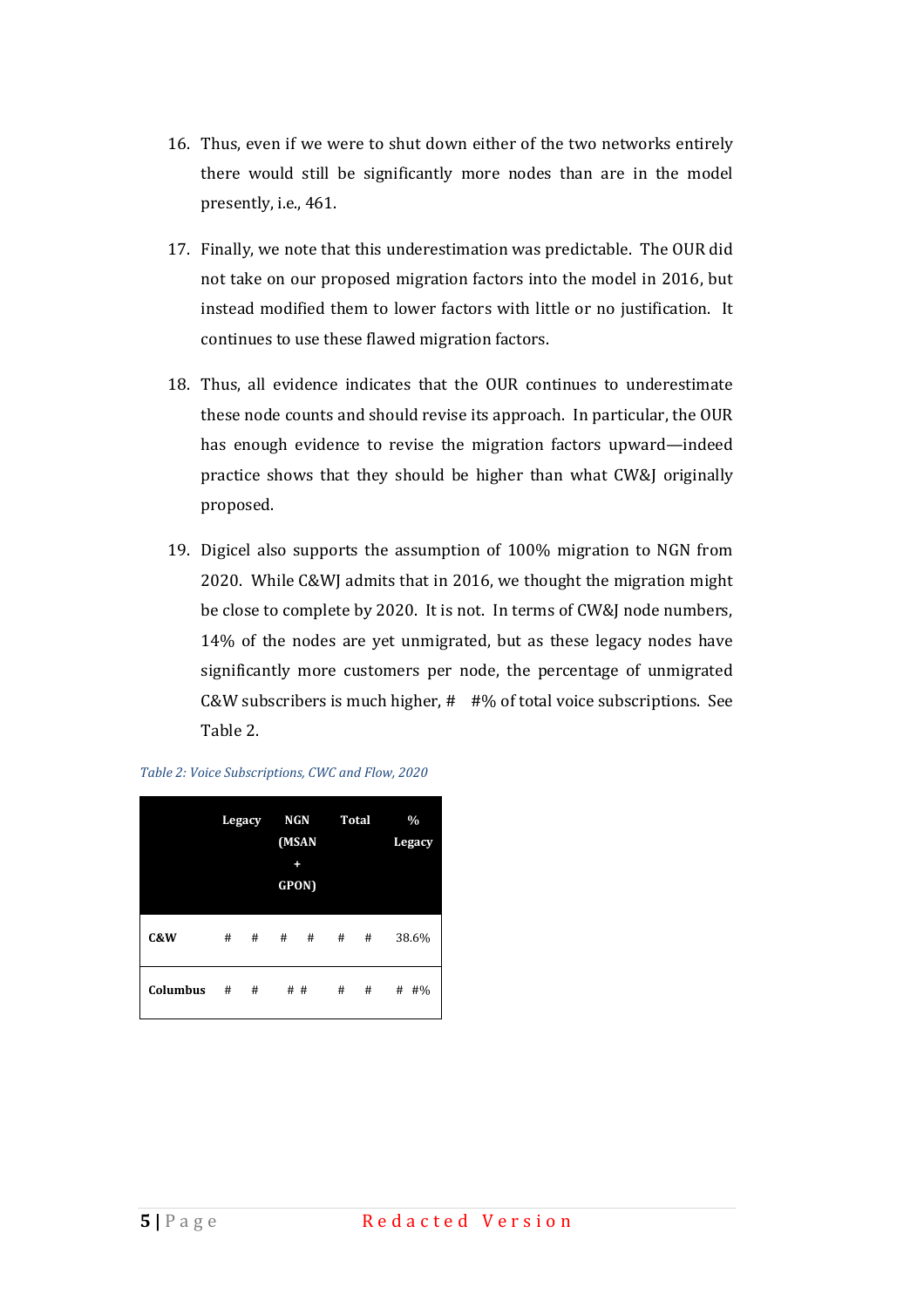20. Based on this current situation, but acknowledging that the model should reflect forward-looking conditions, we reiterate our proposal from our initial comments: the OUR should bring forward its schedule two years, so that its migrated percentages for 2018 are applied to 2020, for 2019 are applied to 2021, etc. This provides for a reasonable compromise reflecting the reality of the lack of completion but imposing a hypothetical achievement by 2023.

#### **V. C&WJ'S RESPONSE TO COMMENTS TO OUR QUESTION 3:"DO YOU AGREE THAT THE UNITARY COSTS AND TRENDS USED FOR THE RESOURCES ARE ACCURATE FOR A TELECOMMUNICATIONS OPERATOR IN JAMAICA? "**

- 21. We note here that all three stakeholders more or less agree that the unitary costs appear reasonable.
- 22. Digicel made a similar comment as CW&J with respect to ensuring that there is consistency between the cost assumptions for similar capex items across the fixed and mobile models. CW&J does not believe, however, that the lack of consistency resides in the cost of equipment themselves, but rather in the different cost trends assumed for similar types of equipment.
- 23. As noted above, the MTRs are an order of magnitude higher than FTRs. While we understand that, under the current methodology, MTRs will always be higher than FTRs, we believe that lack of consistency as well as the other problems with the assumptions we have identified here contribute to the a growing disparity in the difference between MTRs and FTRs, and the greater disparity calculated by the network models in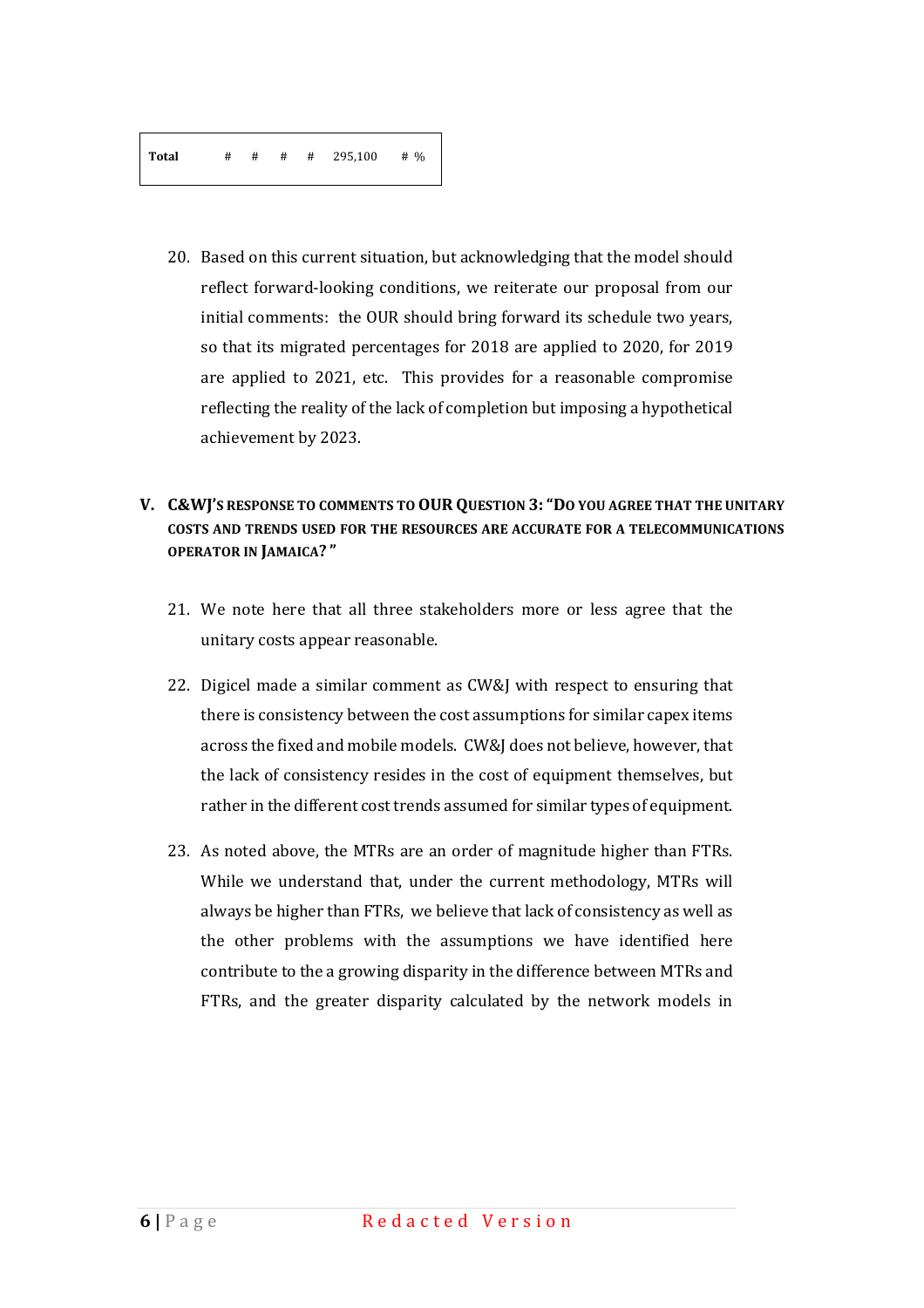Jamaica in comparison with the results of pure LRIC BU models elsewhere. See table 3.

| <b>Jurisdiction applying</b><br><b>Pure LRIC BU models</b> | Ratio of per minute<br>results for 2018, MTR,<br><b>FTR</b> | Ratio of per minute<br>results for 2020, MTR,<br><b>FTR</b> |
|------------------------------------------------------------|-------------------------------------------------------------|-------------------------------------------------------------|
| <b>Jamaica</b>                                             | 11.66                                                       | 11.83                                                       |
| <b>Average Europe</b>                                      | 9.99                                                        | 9.59                                                        |

*Table 3: Ratio of MTR to FTR resulting from Pure LRIC BU models, Jamaica vs. European Average*

Note: Calculations based on data from OUR; BEREC, Termination rates at European level July 1917, BoR(17)227; and BEREC, Termination rates at European level July 2020, BoR(20)209

#### **VI. C&WJ'S RESPONSE TO COMMENTS TO OUR QUESTION 4: "DO YOU AGREE THAT THE RESOURCES OBTAINED ARE REASONABLE TO SATISFY DEMAND?"**

- 24. As in its comment to Question 2, Digicel raises an issue that has been long ago decided in OUR methodology consultations. The bottom-up model designs a network for fixed services, nothing more. So Digicel's comment about whether microwave towers used for backhaul might be also used for mobile networks is not relevant, just as a comment of whether the infrastructure built for mobile networks might be used for fixed services would not be relevant for the mobile network LRIC model. The OUR should therefore reject Digicel's comment.
- 25. Similarly, the OUR should reject Digicel's comments in respect of fiber capacity. Although it is not very clear in this version of the model, we understand that all the facilities that carry voice and data are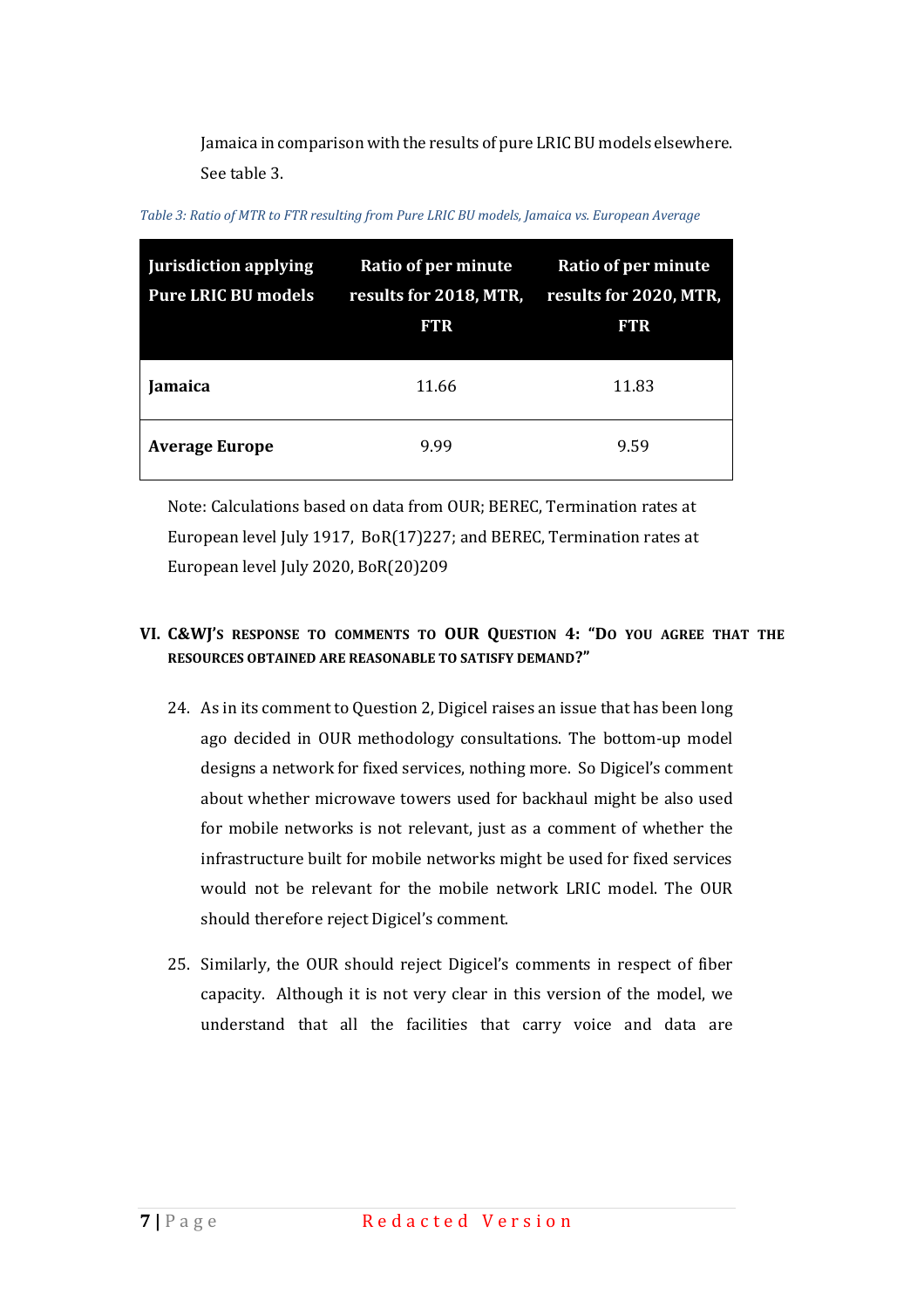appropriately dimensioned by voice and data volumes carried to and from the fixed access network. It would not be conceptually or methodologically acceptable to do otherwise, nor would it be consistent with what has been decided long ago in public consultation with the OUR. Thus, Digicel's concern about fiber costs appears misplaced.

# **VII.C&WJ'S RESPONSE TO COMMENTS TO OUR QUESTION 5: "DO YOU AGREE THAT THE COST STRUCTURE SHOWN [IN TABLE 5] IS REASONABLE FOR AN OPERATOR WITH THE DEMAND AND CHARACTERISTICS OF THE MODELLED OPERATOR?"**

26. Digicel and CW&J both have issues with the structure of costs. These issues are different—Digicel suspects that Network Opex should be lower; CW&J suspects the share of Cost of Capital, depreciation and OpEx should be higher. We note CW&J has put specific reasons forward why its position should be so; whereas Digicel is simply comparing two sets of cost structures. In any case, we trust the OUR will provide further explanation for the trends and distribution in due course.

# **VIII. C&WJ'S RESPONSE TO COMMENTS TO OUR QUESTION 7: "DO YOU WITH THE ROUTING FACTORS USED?"**

- 27. Digicel believes that the routing factors have errors. We believe that the factors that appear anomalous to Digicel are not so, but are rather the result of the unit conversion factor.
- 28. However, that said, nothing can be lost by a review by the OUR.
- 29. Digicel's other comment, which relates to including non-voice mobile demand is moot given, as we have stated above, the standard